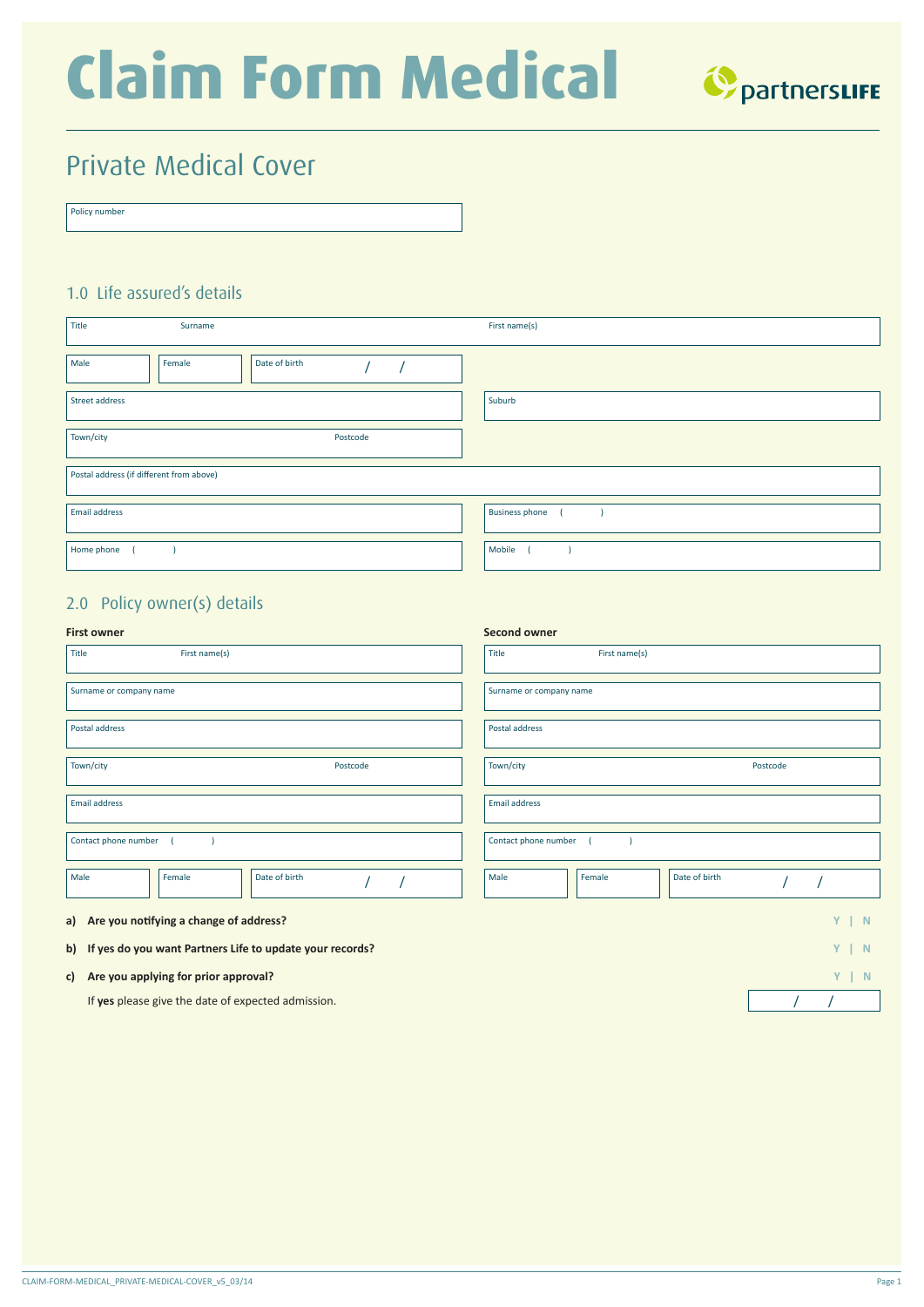### 3.0 Claim details

**a) Please give details of the disease/disorder/condition which has resulted in this claim.**

|              | b) Please give details of your symptoms.                                                                                                             |           |                |
|--------------|------------------------------------------------------------------------------------------------------------------------------------------------------|-----------|----------------|
|              |                                                                                                                                                      |           |                |
|              |                                                                                                                                                      |           |                |
| C)           | Please give the date the symptoms started.                                                                                                           |           |                |
| d)           | Please give the date that you sought medical advice.                                                                                                 |           |                |
| e) —         | Please state the name of procedure/surgery/investigation.                                                                                            |           |                |
|              |                                                                                                                                                      |           |                |
|              |                                                                                                                                                      |           |                |
| f)           | Please give the name of the hospital/clinic where the treatment/procedure is to be undertaken.                                                       |           |                |
|              |                                                                                                                                                      |           |                |
|              |                                                                                                                                                      |           |                |
| g)           | Please give the name of the specialist/surgeon who has performed or will perform the treatment or procedure.                                         |           |                |
|              |                                                                                                                                                      |           |                |
|              | h) Please give the name and address of the registered medical practitioner who referred you for treatment, procedure or to the hospital.             |           |                |
|              |                                                                                                                                                      |           |                |
|              | Name<br><b>Address</b>                                                                                                                               |           |                |
| i)           | Details of your usual GP. If different from above.                                                                                                   |           |                |
|              | <b>Address</b><br>Name                                                                                                                               |           |                |
|              |                                                                                                                                                      |           |                |
| j)           | Please give the date of admission/procedure/surgery/investigation.                                                                                   |           |                |
|              | Date of discharge.                                                                                                                                   |           |                |
|              |                                                                                                                                                      |           |                |
| k)           | Has this claim resulted from an accident or injury?                                                                                                  |           | Y.<br>-N       |
|              | If yes please give the date of the accident or injury.                                                                                               |           |                |
| $\mathbf{I}$ | Have you, or are you claiming any amounts from ACC or any other insurer in relation to this procedure/surgery/investigation?                         |           | $\vert N$<br>Y |
|              | If yes please give details of the organisation/insurer and what the amounts are of the claim(s). Please attach copies of the relevant documentation. |           |                |
|              | Details of organisation/insurer                                                                                                                      | Amount \$ |                |
|              |                                                                                                                                                      |           |                |
|              |                                                                                                                                                      |           |                |
|              | m) What is the estimated cost of the procedure/surgery/investigation or admission? Please attach a copy of the estimate if available.                |           |                |
|              |                                                                                                                                                      |           |                |
|              | Details of organisation/insurer                                                                                                                      | Amount \$ |                |
|              |                                                                                                                                                      |           |                |

### 4.0 If your claim is accepted, please note payment will be made by direct credit into the nominated account

**It's important that you complete this section properly** Please pay direct into the nominated bank account below

| .              |                            |                                                                                   |        |
|----------------|----------------------------|-----------------------------------------------------------------------------------|--------|
| Account holder |                            |                                                                                   |        |
|                |                            |                                                                                   |        |
|                |                            |                                                                                   |        |
|                | Bank/Building society name |                                                                                   |        |
|                |                            |                                                                                   |        |
|                |                            |                                                                                   |        |
|                |                            |                                                                                   |        |
| <b>Bank</b>    | <b>Branch</b>              | Account number                                                                    | Suffix |
|                |                            | (Please attach an encoded deposit slip to ensure your number is loaded correctly) |        |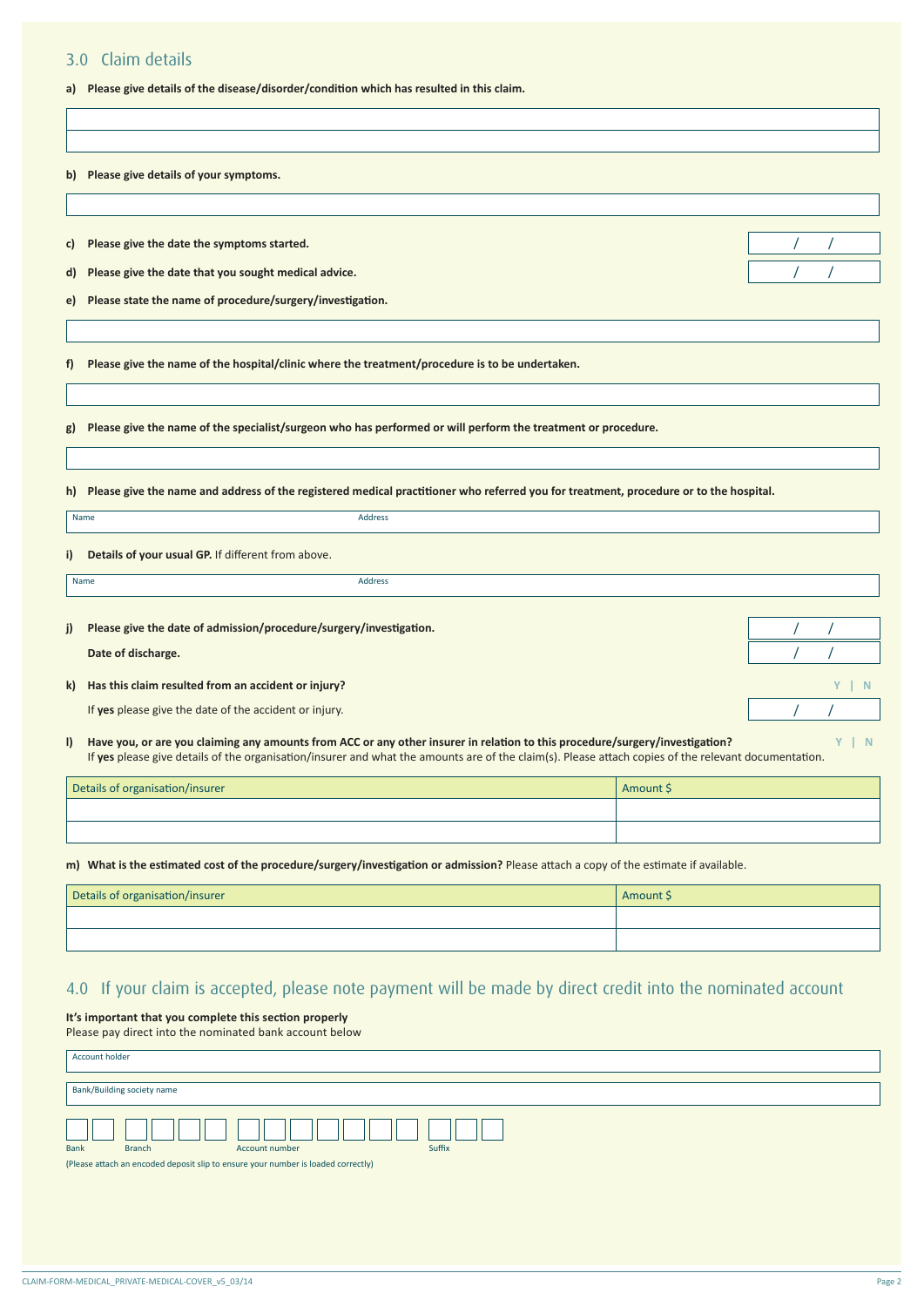### 5.0 Adviser involvement

### **Would you like your financial adviser to be involved with the progress of your claim? Y | N**

### 6.0 Final checklist of documents you need to send to us

Medical questionnaire section on the back page completed by your medical provider.

Original/copy of the referral letter from your medical provider.

Copies of other medical information in support of your claim. (Such as a report from a specialist)

Copy of the estimate.

Copy of the ACC letter of acceptance/decline for any accident/injury related claim.

Copies of any receipts/invoices.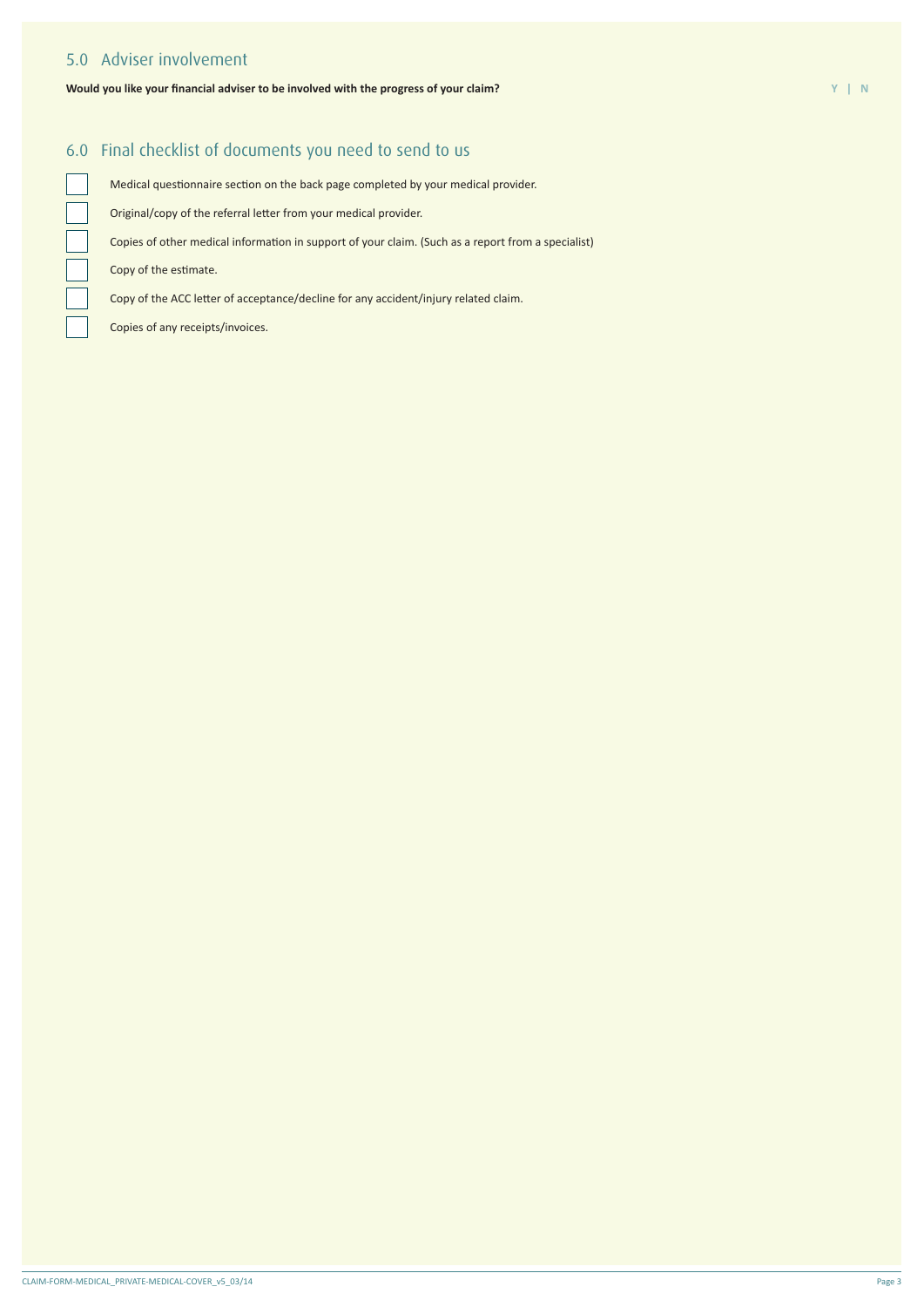### \* **Please read and sign this declaration**

This application collects personal information about you and any life assured for whom you are claiming under your policy. The intended recipient of this information is Partners Life Limited ("the Company").

Failure to provide this information may result in your claim being declined or unable to be assessed. You and any life assured have the right to request access to and correction of your respective personal information at any time by contacting Partners Life on 0800 14 54 33.

### **Declaration**

I am the policy owner and hereby claim the benefit amount payable on the basis of the statements and information provided by the life assured in this claim form which I believe to be accurate and complete in every respect.

As part of a medical insurance claim with the company, I, the life assured, consent and give authority to the company to seek from, and for all and any of the following, their officers and employees, to disclose to the company, its advisers, reinsurers and to any legal tribunal before which any question concerning the insurance may arise, any medical, financial or other personal information affecting such insurance which they may hold in respect of me:

- Registered medical practitioners and specialists
- **Dentists**
- Counsellors, psychologists and therapists
- Government departments, agencies, organisations and enterprises
- Hospitals (whether public or private)
- Accident Compensation Corporation
- Insurers (whether public or private)
- Credit rating and collection agencies
- Employers (whether current or not)

I agree that a photocopy, facsimile or scan of this authority will be valid as an original.

### **Privacy Act requirements**

- This claim form and any supplementary material which may be required in connection with this claim is a collection of personal information.
- This information will be used to: assess and administer this claim; service and administer the policy; maintain relevant statistical records; and provide you with information about other products and services offered by Partners Life Limited.
- You are required to provide the medical information which has been requested so as to comply with your common law duty to disclose all matters material to the insurance.
- The information will be held by Partners Life Limited at the address on this form.
- Under the Privacy Act 1993 you have the rights of access to, and correction of, any information provided.

I hereby declare that the statements in this form are true and correct in every respect and that I have not abstained from engaging in or attending to any profession, business or occupation either totally or partially longer than absolutely necessary as a result of injury or sickness. I will provide Partners Life Limited such further evidence of my claim as may reasonably be required. If any answer is not in my handwriting, I declare that it has been written down at my dictation.

| Name/company name of first policy owner                    |      |  |  |  | Name/company name of second policy owner              |  |      |  |  |  |
|------------------------------------------------------------|------|--|--|--|-------------------------------------------------------|--|------|--|--|--|
| Signature/authorised signature of first policy owner       |      |  |  |  | Signature/authorised signature of second policy owner |  |      |  |  |  |
|                                                            | Date |  |  |  |                                                       |  | Date |  |  |  |
| Name of life assured                                       |      |  |  |  |                                                       |  |      |  |  |  |
| Signature of life assured                                  |      |  |  |  |                                                       |  |      |  |  |  |
|                                                            | Date |  |  |  |                                                       |  |      |  |  |  |
| Parent or guardian if life assured is under the age of 16. |      |  |  |  |                                                       |  |      |  |  |  |
| Name of parent or guardian                                 |      |  |  |  |                                                       |  |      |  |  |  |
| Signature of parent or guardian                            |      |  |  |  |                                                       |  |      |  |  |  |
|                                                            | Date |  |  |  |                                                       |  |      |  |  |  |
|                                                            |      |  |  |  |                                                       |  |      |  |  |  |

Partners Life Limited Private Bag 300995, Albany Auckland 0752 New Zealand 0800 14 54 33 partnerslife.co.nz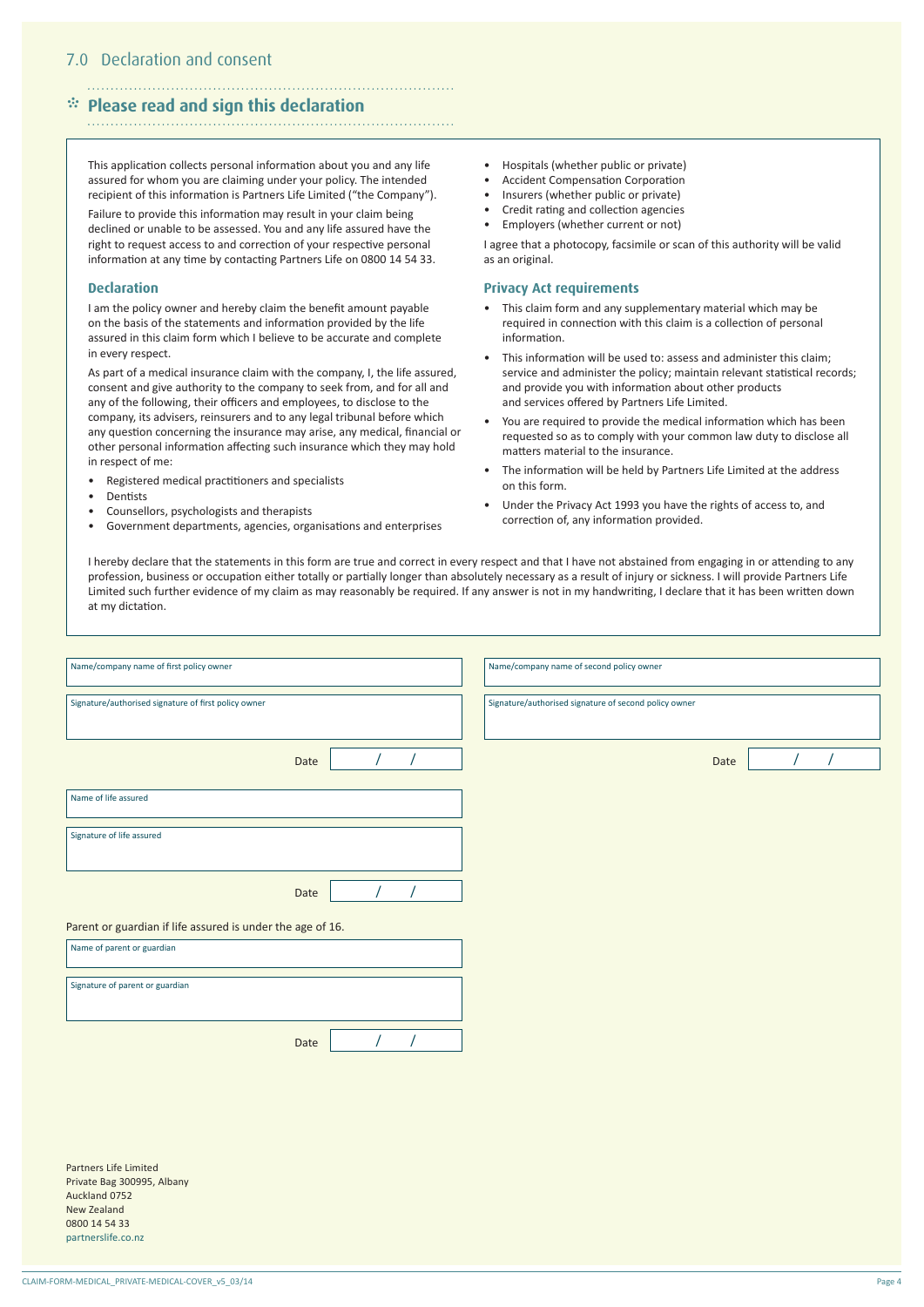Private medical doctor's questionnaire (To be completed by a registered medical practitioner or dentist at the client's expense)

|       | Policy number |               |  |
|-------|---------------|---------------|--|
|       | Life assured  |               |  |
| Title | Surname       | First name(s) |  |

### **To the medical attendant:**

The above life assured is claiming a private medical benefit from Partners Life Limited and we require the following information from you, as the registered medical practitioner for the life assured, in order to assess this claim as quickly as possible. Thank you for your assistance.

### **Doctor/dentist**

| Title                 | Surname | First name(s) |
|-----------------------|---------|---------------|
|                       |         |               |
| Address               |         |               |
| <b>Business phone</b> |         | Facsimile     |
| Email address         |         |               |

### **a) How long has the patient been under your care?**

| <b>Months</b> | Years<br>. |
|---------------|------------|
|               |            |

### **b)** Do you hold all medical records for the last five years? If **no** please give details of the previous doctor(s) if known.

| ٠ | ı<br>۷ |  |
|---|--------|--|
|   |        |  |
|   |        |  |

| <sup>1</sup> Name | Address      |
|-------------------|--------------|
| Name              | Address<br>. |

**c) What is the medical condition or suspected condition requiring treatment or investigation?** Please also provide the ICD 10 reference code.

| d) | When did the signs and/or symptoms of this condition become apparent to the life assured for the very first time?                |  |  |
|----|----------------------------------------------------------------------------------------------------------------------------------|--|--|
| e) | When did the life assured first consult with a medical professional including you or your practice in regards to this condition? |  |  |
| f) | Is the claim accident or injury related?                                                                                         |  |  |
|    | If yes please give the date the accident or injury or symptoms of this condition occurred.                                       |  |  |
| g) | How often has the life assured consulted a medical practitioner regarding this condition?                                        |  |  |

### Please give dates.

| Name of medical practitioner | <b>Date</b> |  |  |
|------------------------------|-------------|--|--|
|                              |             |  |  |
|                              |             |  |  |
|                              |             |  |  |
|                              |             |  |  |

h) Has the life assured consulted you, or any other treatment provider for any other symptoms or conditions **that may be associated with the condition they are claiming for? Y | N** If **yes** please give details.